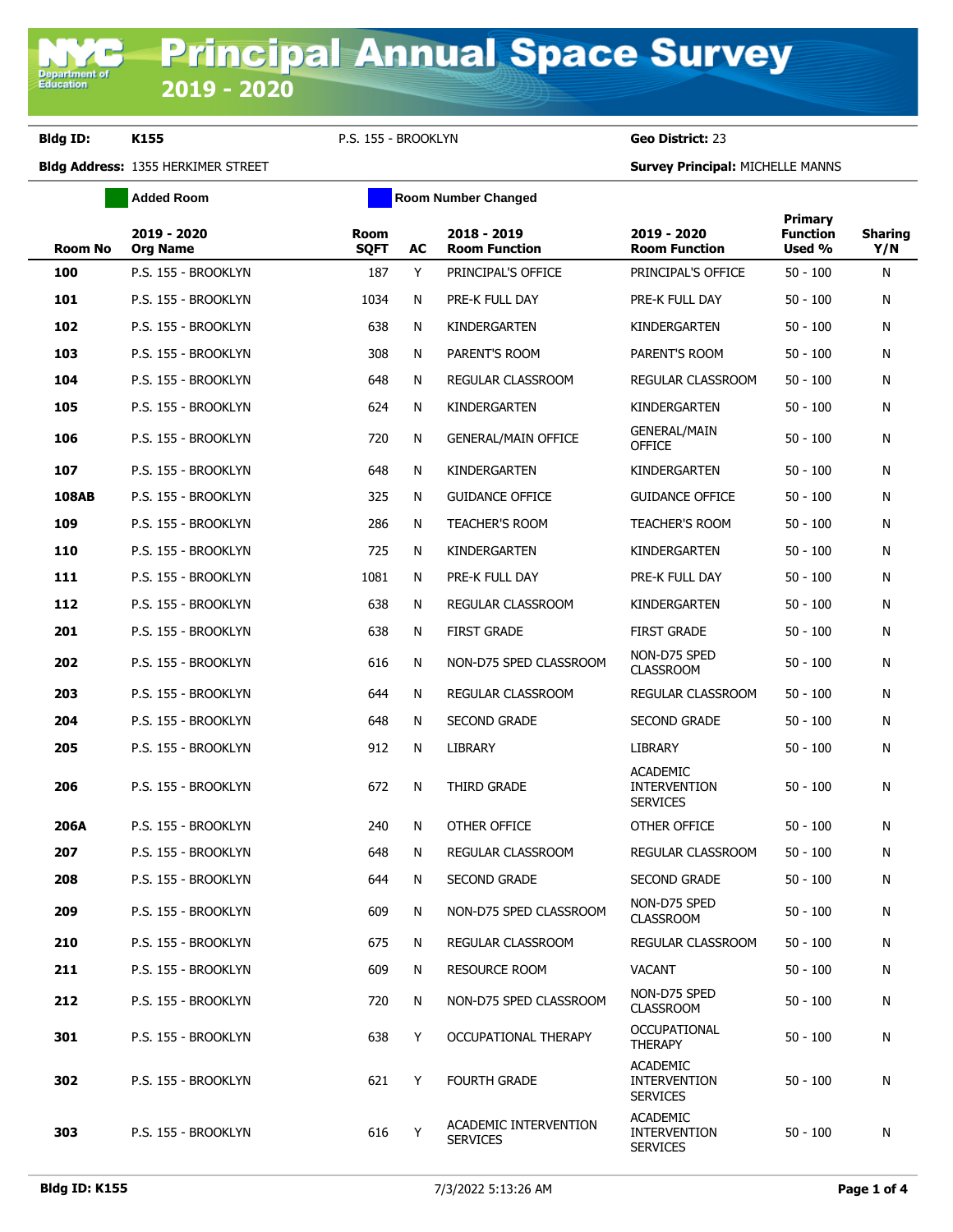**Bldg ID: K155** P.S. 155 - BROOKLYN **Geo District:** 23

**Added Room Room Room Number Changed** 

**Bldg Address:** 1355 HERKIMER STREET **Survey Principal:** MICHELLE MANNS

| <b>Room No</b> | 2019 - 2020<br><b>Org Name</b> | Room<br><b>SQFT</b> | AC | 2018 - 2019<br><b>Room Function</b>            | 2019 - 2020<br><b>Room Function</b>                       | <b>Primary</b><br><b>Function</b><br>Used % | <b>Sharing</b><br>Y/N |
|----------------|--------------------------------|---------------------|----|------------------------------------------------|-----------------------------------------------------------|---------------------------------------------|-----------------------|
| 304            | P.S. 155 - BROOKLYN            | 598                 | Y  | <b>SETSS</b>                                   | <b>FOURTH GRADE</b>                                       | $50 - 100$                                  | N                     |
| 305            | P.S. 155 - BROOKLYN            | 648                 | Y  | <b>FIFTH GRADE</b>                             | <b>FIFTH GRADE</b>                                        | $50 - 100$                                  | N                     |
| 306            | P.S. 155 - BROOKLYN            | 672                 | Y  | <b>FOURTH GRADE</b>                            | <b>FOURTH GRADE</b>                                       | $50 - 100$                                  | N                     |
| 306A           | P.S. 155 - BROOKLYN            | 209                 | N  | OTHER OFFICE                                   | OTHER OFFICE                                              | $50 - 100$                                  | N                     |
| 307            | P.S. 155 - BROOKLYN            | 648                 | Y  | THIRD GRADE                                    | THIRD GRADE                                               | $50 - 100$                                  | N                     |
| 307A           | P.S. 155 - BROOKLYN            | 210                 | N  | OTHER OFFICE                                   | OTHER OFFICE                                              | $50 - 100$                                  | N                     |
| 308            | P.S. 155 - BROOKLYN            | 667                 | Y  | NON-D75 SPED CLASSROOM                         | THIRD GRADE                                               | $50 - 100$                                  | N                     |
| 309            | P.S. 155 - BROOKLYN            | 660                 | Y  | <b>FIFTH GRADE</b>                             | <b>FIFTH GRADE</b>                                        | $50 - 100$                                  | N                     |
| 310            | P.S. 155 - BROOKLYN            | 675                 | Y  | <b>COACH'S OFFICE</b>                          | <b>COACH'S OFFICE</b>                                     | $50 - 100$                                  | N                     |
| 311            | P.S. 155 - BROOKLYN            | 667                 | Y  | REGULAR CLASSROOM                              | REGULAR CLASSROOM                                         | $50 - 100$                                  | N                     |
| 312            | P.S. 155 - BROOKLYN            | 600                 | Y  | <b>SCIENCE LAB</b>                             | <b>SCIENCE LAB</b>                                        | $50 - 100$                                  | N                     |
| 401            | P.S. 155 - BROOKLYN            | 638                 | Y  | <b>FUNDED - READING</b>                        | <b>FUNDED - READING</b>                                   | $50 - 100$                                  | N                     |
| 402            | P.S. 155 - BROOKLYN            | 594                 | Υ  | REGULAR CLASSROOM - MS<br><b>GRADES</b>        | REGULAR CLASSROOM<br>- MS GRADES                          | $50 - 100$                                  | N                     |
| 403            | P.S. 155 - BROOKLYN            | 616                 | Y  | REGULAR CLASSROOM - MS<br><b>GRADES</b>        | REGULAR CLASSROOM<br>- MS GRADES                          | $50 - 100$                                  | N                     |
| 404            | P.S. 155 - BROOKLYN            | 644                 | Y  | NON-D75 SPED CLASSROOM                         | NON-D75 SPED<br><b>CLASSROOM</b>                          | $50 - 100$                                  | N                     |
| 405            | P.S. 155 - BROOKLYN            | 648                 | Y  | REGULAR CLASSROOM - MS<br><b>GRADES</b>        | REGULAR CLASSROOM<br>- MS GRADES                          | $50 - 100$                                  | N                     |
| 406            | P.S. 155 - BROOKLYN            | 644                 | Y  | NON-D75 SPED CLASSROOM                         | NON-D75 SPED<br><b>CLASSROOM</b>                          | $50 - 100$                                  | N                     |
| 406A           | P.S. 155 - BROOKLYN            | 240                 | N  | OTHER OFFICE                                   | OTHER OFFICE                                              | $50 - 100$                                  | N                     |
| 407            | P.S. 155 - BROOKLYN            | 720                 | Υ  | REGULAR CLASSROOM - MS<br><b>GRADES</b>        | <b>ACADEMIC</b><br><b>INTERVENTION</b><br><b>SERVICES</b> | $50 - 100$                                  | N                     |
| 408            | P.S. 155 - BROOKLYN            | 644                 | Υ  | <b>REGULAR CLASSROOM - MS</b><br><b>GRADES</b> | REGULAR CLASSROOM<br>- MS GRADES                          | $50 - 100$                                  | N                     |
| 409            | P.S. 155 - BROOKLYN            | 594                 | Y  | REGULAR CLASSROOM - MS<br><b>GRADES</b>        | REGULAR CLASSROOM<br>- MS GRADES                          | $50 - 100$                                  | N                     |
| 410            | P.S. 155 - BROOKLYN            | 675                 | Y  | <b>FUNDED - READING</b>                        | <b>SCIENCE LAB</b>                                        | $50 - 100$                                  | N                     |
| 411            | P.S. 155 - BROOKLYN            | 580                 | Y  | FUNDED - MATH                                  | <b>MULTI-PURPOSE</b><br><b>CLASSROOM</b>                  | $50 - 100$                                  | N                     |
| 412            | P.S. 155 - BROOKLYN            | 630                 | Y  | <b>COMPUTER LAB</b>                            | <b>COMPUTER LAB</b>                                       | $50 - 100$                                  | N                     |
| $A-1$          | P.S. 155 - BROOKLYN            | 171                 | Y  | OTHER OFFICE                                   | OTHER OFFICE                                              | $50 - 100$                                  | N                     |
| $A-2$          | P.S. 155 - BROOKLYN            | 192                 | Y  | STORAGE ROOM                                   | STORAGE ROOM                                              | $50 - 100$                                  | N                     |
| $A - 4$        | P.S. 155 - BROOKLYN            | 150                 | Y  | OTHER OFFICE                                   | OTHER OFFICE                                              | $50 - 100$                                  | N                     |
| $A-5$          | P.S. 155 - BROOKLYN            | 152                 | Y  | STORAGE ROOM                                   | STORAGE ROOM                                              | $50 - 100$                                  | N                     |
| <b>AUD/CAF</b> | P.S. 155 - BROOKLYN            | 5293                | N  | AUD/CAFETERIA                                  | AUD/CAFETERIA                                             | $50 - 100$                                  | N                     |
| <b>AUX-1</b>   | P.S. 155 - BROOKLYN            | 1350                | N  | AUXILIARY EXERCISE ROOM                        | AUXILIARY EXERCISE<br><b>ROOM</b>                         | $50 - 100$                                  | N                     |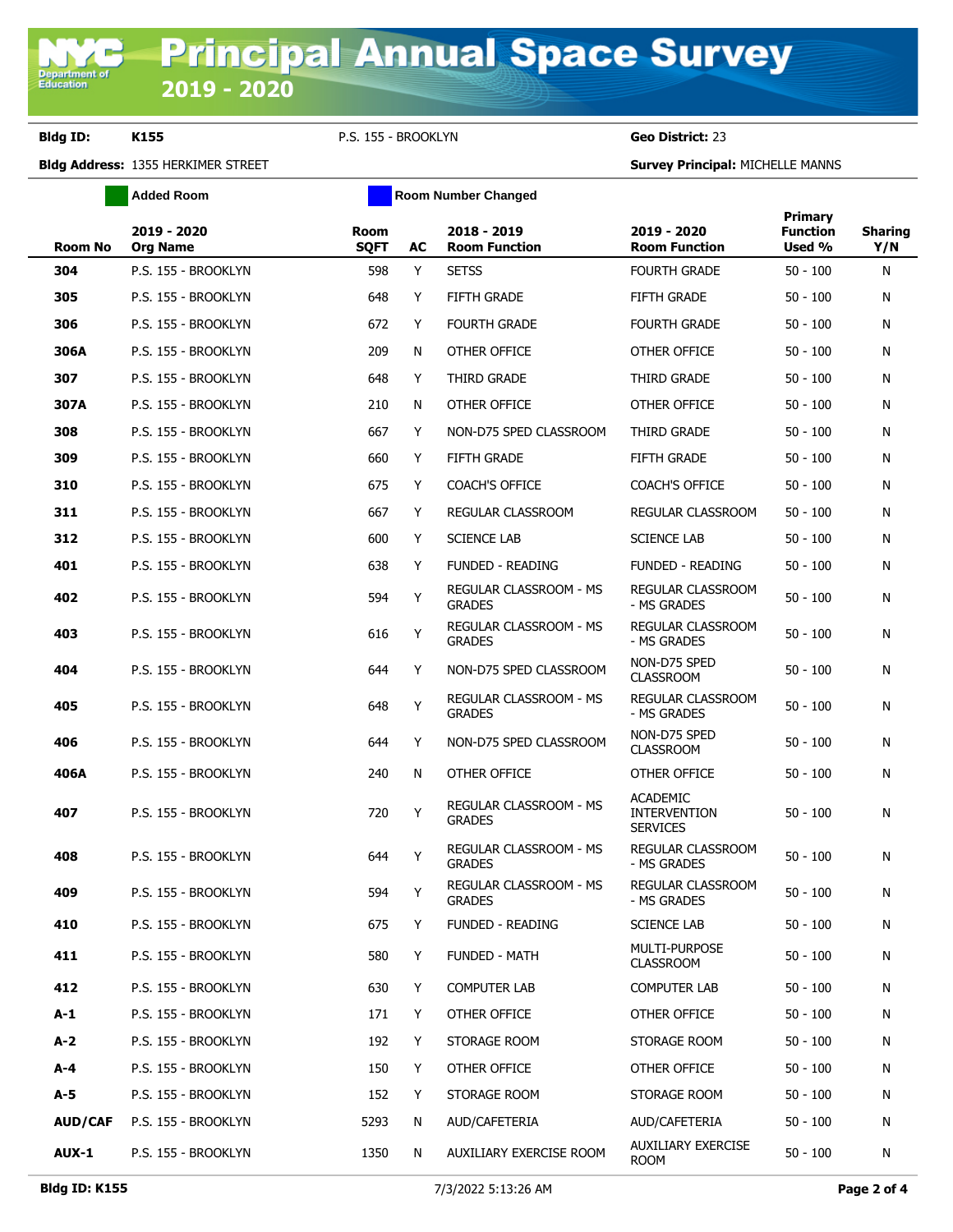| <b>Principal Annual Space Survey</b><br><b>Department of</b><br><b>Education</b><br>2019 - 2020 |                                                                                                                                                                                              |                     |    |                                     |                                           |                                             |                       |
|-------------------------------------------------------------------------------------------------|----------------------------------------------------------------------------------------------------------------------------------------------------------------------------------------------|---------------------|----|-------------------------------------|-------------------------------------------|---------------------------------------------|-----------------------|
|                                                                                                 |                                                                                                                                                                                              |                     |    |                                     |                                           |                                             |                       |
| <b>Bldg ID:</b>                                                                                 | K155                                                                                                                                                                                         | P.S. 155 - BROOKLYN |    |                                     | Geo District: 23                          |                                             |                       |
|                                                                                                 | <b>Bldg Address: 1355 HERKIMER STREET</b>                                                                                                                                                    |                     |    |                                     | <b>Survey Principal: MICHELLE MANNS</b>   |                                             |                       |
|                                                                                                 | <b>Added Room</b><br><b>Room Number Changed</b>                                                                                                                                              |                     |    |                                     |                                           |                                             |                       |
| <b>Room No</b>                                                                                  | 2019 - 2020<br><b>Org Name</b>                                                                                                                                                               | Room<br><b>SQFT</b> | AC | 2018 - 2019<br><b>Room Function</b> | 2019 - 2020<br><b>Room Function</b>       | <b>Primary</b><br><b>Function</b><br>Used % | <b>Sharing</b><br>Y/N |
| <b>BR-1</b>                                                                                     | P.S. 155 - BROOKLYN                                                                                                                                                                          | 11088               | Y  | <b>GENERAL BUILDING SUPPORT</b>     | <b>GENERAL BUILDING</b><br><b>SUPPORT</b> | $50 - 100$                                  | N                     |
| <b>CUST</b>                                                                                     | P.S. 155 - BROOKLYN                                                                                                                                                                          | 156                 | N  | OTHER OFFICE                        | OTHER OFFICE                              | $50 - 100$                                  | N                     |
| <b>KITCHEN</b>                                                                                  | P.S. 155 - BROOKLYN                                                                                                                                                                          | 506                 | N  | <b>KITCHEN</b>                      | <b>KITCHEN</b>                            | $50 - 100$                                  | N                     |
|                                                                                                 | How many hallway bathrooms for students are there in your building?                                                                                                                          |                     |    |                                     |                                           |                                             |                       |
|                                                                                                 | Are any of the student bathrooms being shared by multiple schools?                                                                                                                           |                     |    |                                     |                                           |                                             |                       |
|                                                                                                 | Are all the student bathrooms open throughout the day?                                                                                                                                       |                     |    |                                     |                                           |                                             |                       |
|                                                                                                 | Please identify the number of non-instructional spaces, not reported above, being used for<br>instructional purposes, academic intervention services, or therapeutic or counseling services: |                     |    |                                     |                                           |                                             |                       |
|                                                                                                 | Are any of those non-instructional spaces being shared?                                                                                                                                      |                     |    |                                     |                                           |                                             |                       |